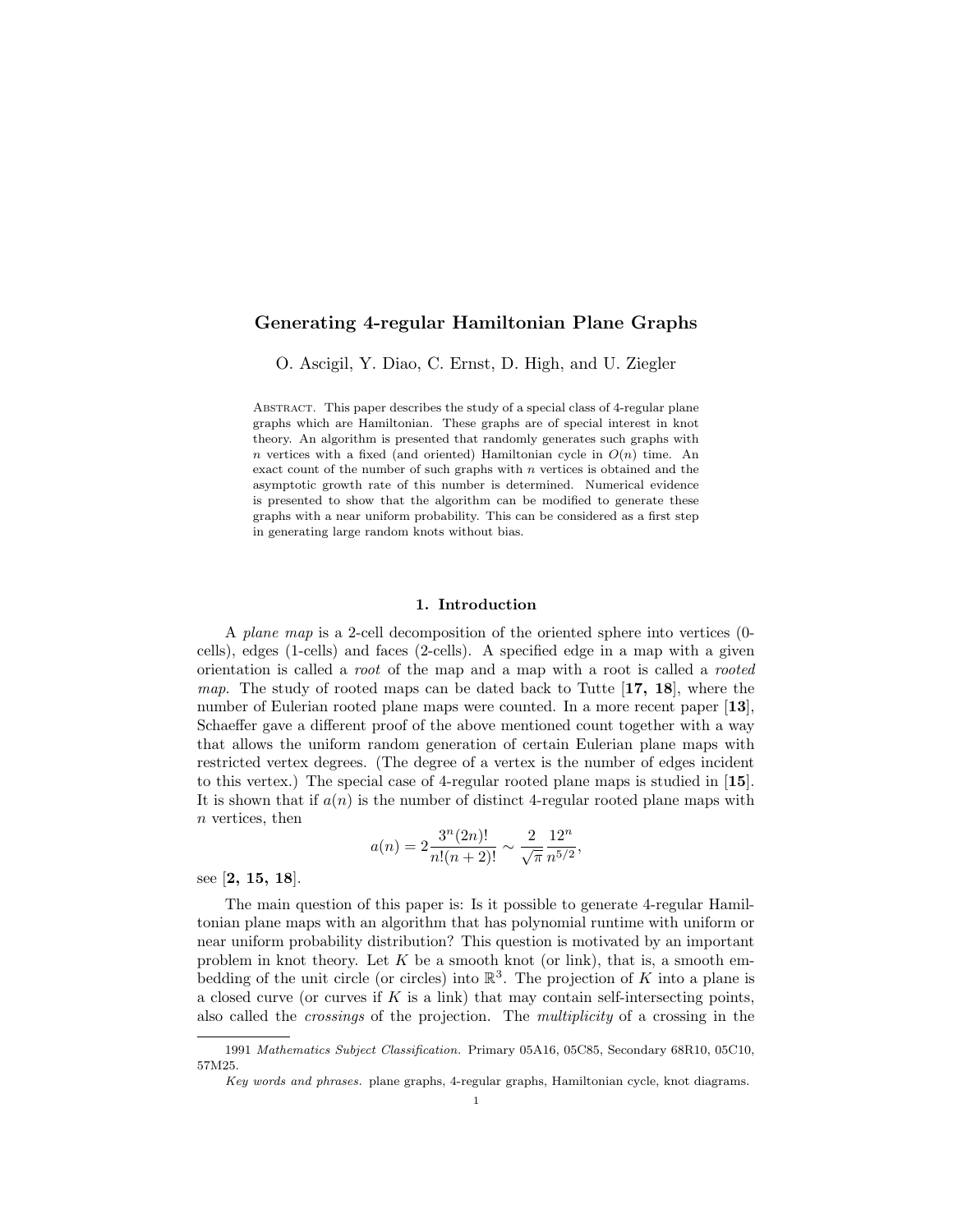projection is the number of strands that pass through that point. A projection is a regular projection if there are only finitely many crossings in the projection and all of them are of multiplicity 2. Furthermore, at each crossing in a regular knot projection, the strand that goes over and the strand that goes under are marked, see Figure 1. A regular projection of a knot  $K$  with the least number of crossings (among all regular projections of all knots that are topologically equivalent to  $K$ ) is called a *minimum projection* of  $K$  and the number of crossings in that minimum projection is called the *crossing number* of K (which is often denoted by  $Cr(K)$ ). If the crossings in the regular projection of  $K$  are treated as vertices and the arcs joining these crossings are treated as edges, then a regular projection of  $K$  can be viewed as a 4-regular plane map.



FIGURE 1. A regular projection of a nine crossing knot and its corresponding 4-regular plane map.

If  $K$  is the collection of all (smooth) knots that are topologically equivalent to a given knot K, then the *ropelength* of K can be thought of as the shortest length of a rope of unit radius that can be used to tie a smooth knot that is a member of  $K$ . The concept of ropelength and its study are important not only in knot theory itself, but also in the applications of knot theory. See for example the collection of articles in the book [16] edited by Stasiak, Katritch, and Kauffman. In a series of papers  $\left[3, 4, 5, 6, 7, 8, 9\right]$ , the authors have studied the ropelength of a knot and established several important results with regard to the asymptotic behavior of the ropelength of knots as a function of their crossing numbers. In particular, an algorithm has been developed and implemented that computes an upper bound on the ropelength of very large knots with thousands of crossings [7, 9]. These results are based on an important observation that any knot  $K$  with a crossing number  $n = Cr(K)$  has a regular projection with at most 4n crossings that is Hamiltonian [7]. (Indeed, almost all 4-regular graphs are Hamiltonian [12]. Nonetheless, there are examples of knots that do not admit any Hamiltonian minimum projections [7].) It follows that numerical studies concerning large knots can be done by sampling knots from this more restricted and structured class of 4-regular knot projections, namely the 4-regular Hamiltonian plane graphs [8]. Thus it is necessary to develop an algorithm to generate such plane graphs in polynomial runtime with a uniform or near uniform probability distribution.

In this paper it is shown that such an algorithm exists with  $O(n)$  runtime and near uniform distribution under the additional assumption that the graphs are rooted Hamiltonian. (For a precise definition see the next section.) In addition, a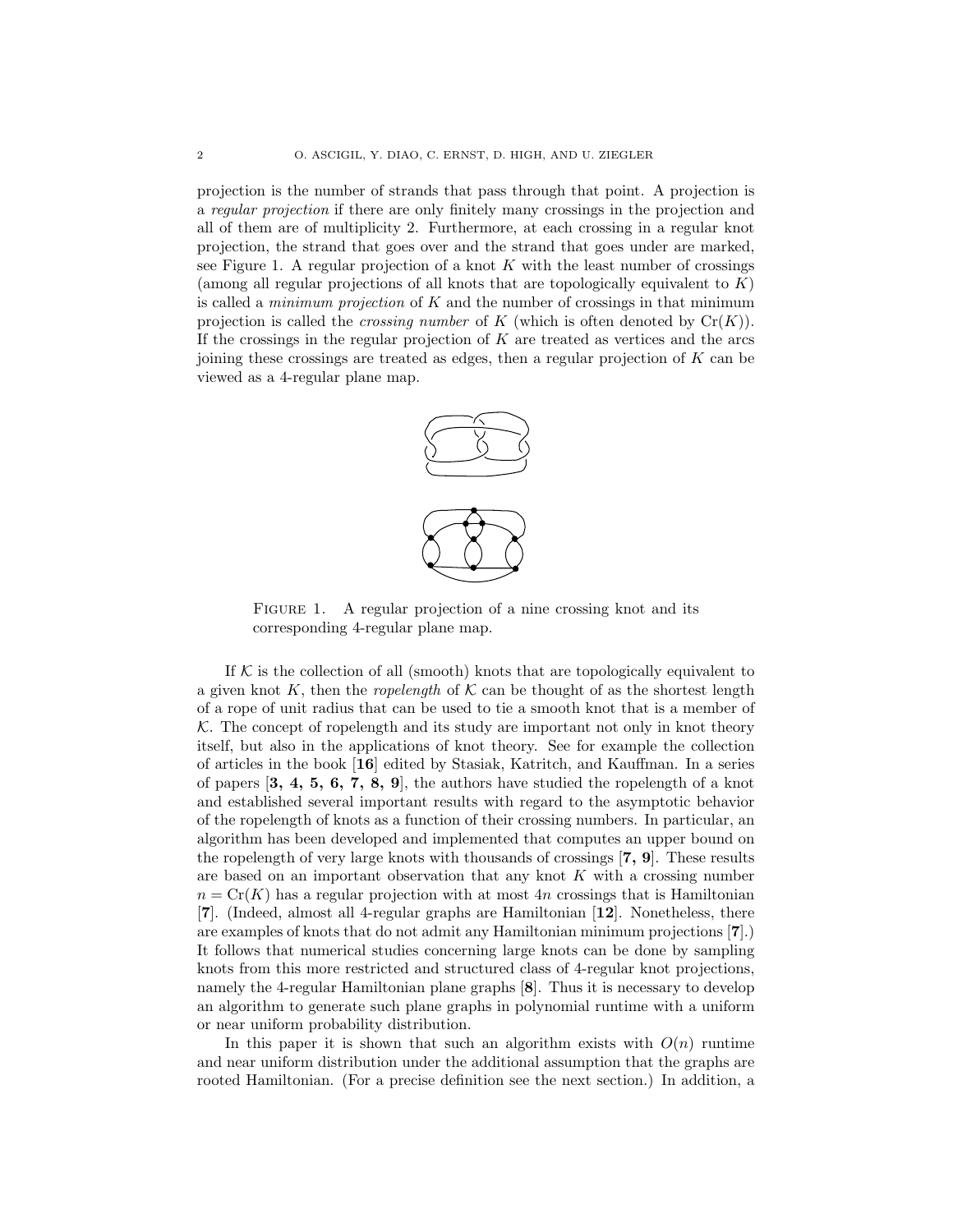precise formula for the number of such rooted 4-regular Hamiltonian plane graphs and an asymptotic estimation of it is given.

The next section contains some basic definitions. This is followed by a section devoted to the determination of the number  $X(n)$  of rooted 4-regular Hamiltonian plane graphs (with n vertices). Section 4 proves a theorem that shows  $X(n)$  behaves as  $O(\frac{12^n}{n^3})$  asymptotically. Section 5 describes the development of an algorithm that generates such 4-regular Hamiltonian plane graphs with linear run time and near uniform distribution based on numerical evidence.

## 2. Definitions

DEFINITION 2.1. A rooted Hamiltonian graph G consists of a pair  $(G, H)$  satisfying the following conditions:

(i) G is a 4-regular plane graph embedded in  $S^2$  with a given Hamilton cycle H; (ii)  $H$  contains a rooted edge, that is one edge of  $H$  has an orientation. This edge defines an orientation on  $H$ , that can distinguish the two disks bounded by  $H$  on  $S<sup>2</sup>$  as a disk on the right hand side and a disk on the left hand side of H.

It is easy to see that the word "rooted" here is consistent with the original meaning of a rooted graph.

DEFINITION 2.2. Two rooted Hamiltonian graphs  $(G, H)$  and  $(G', H')$  are equivalent if there exists a function  $f : S^2 \to S^2$  such that:

(i)  $f$  is an orientation preserving homeomorphism;

(ii)  $f(G) = G'$ ,  $f(H) = H'$  and  $f|_G$  is an isomorphism between the rooted graphs  $G$  and  $G'$ . That is f maps the rooted edge of  $G$  to the rooted edge of  $G'$  while preserving its direction.

Note that in [19] a similar definition of equivalence was used for 3-regular Hamiltonian graphs. The goal is to create rooted Hamiltonian graphs algorithmically and to count the total number of such graphs. The conditions that preserve the root and the Hamiltonian cycle in the definition of graph equivalence makes this count possible. The rooted 4-regular Hamiltonian plane graphs are allowed to have loop edges and multiple edges. Using the definition of equivalence, a *standard* drawing of a rooted Hamiltonian graph is defined below. There is exactly one standard diagram (except for deformation of edges) for each equivalence class of rooted 4-regular Hamiltonian plane graphs. An example is shown in Figure 2.

DEFINITION 2.3. A *standard diagram* of a rooted 4-regular Hamiltonian plane graph  $G$  is a realization of  $G$  such that  $H$  is drawn as a circle with its vertices numbered in clockwise order around  $H$  and its first vertex  $v_1$  on top of the circle. The rooted edge is the edge from  $v_1$  to  $v_2$  along the Hamiltonian cyle.

Let  $G$  be a rooted 4-regular Hamiltonian plane graph with  $H$  being the given Hamilton cycle. Since G is 4-regular, each vertex  $v$  of G is incident to two edges of  $G$  that are not on  $H$ . It is possible that these two edges are the same, in other words, it is possible for  $v$  to be incident to a loop edge that is not on  $H$ . For each vertex  $v$ , there are the following three possibilities.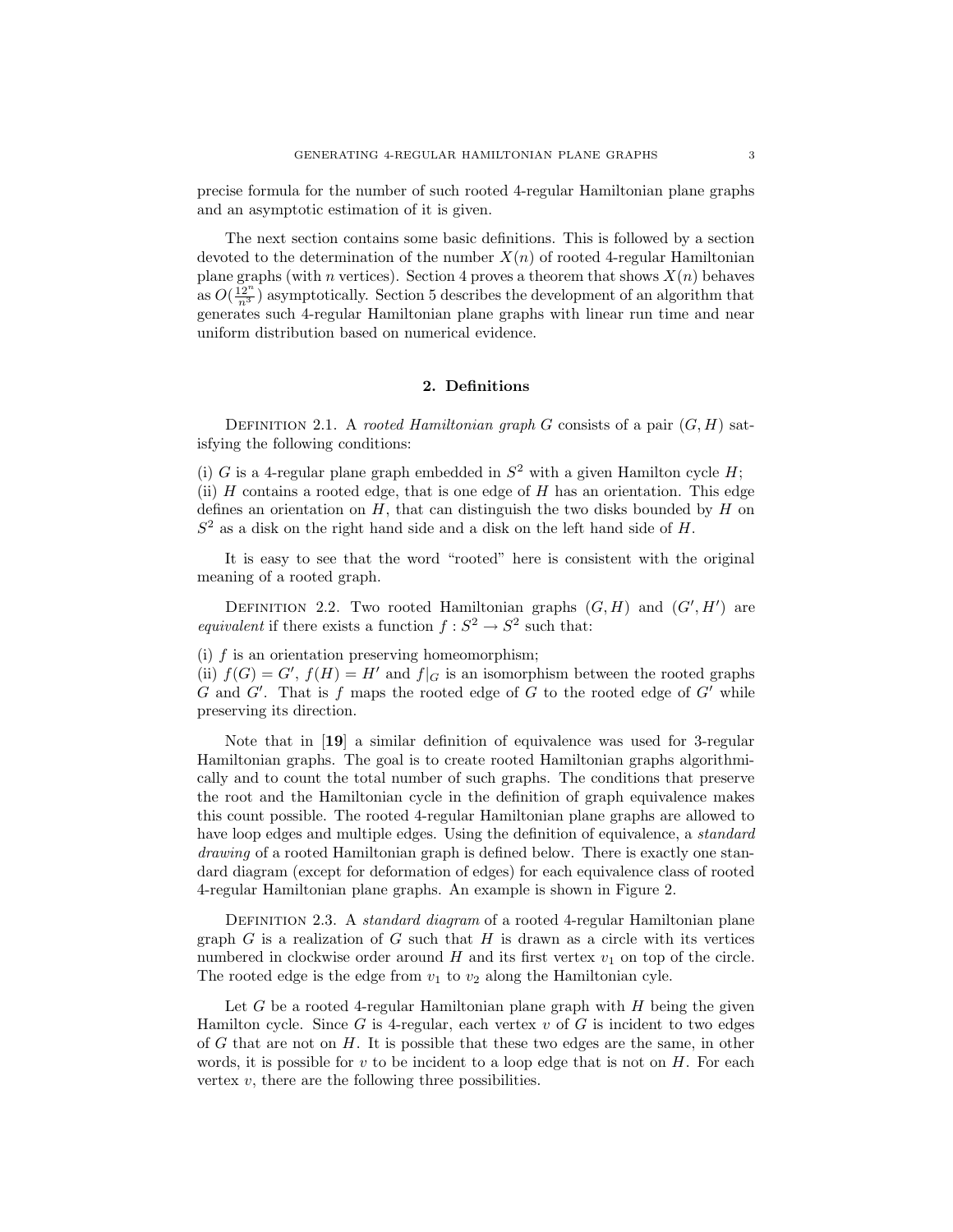

FIGURE 2. A standard diagram with  $n=8$ , inside string  $(()(())$ , and outside string  $((\mathcal{O}))$ .  $v_7$  is a double-outside vertex,  $v_2$  is a transition vertex, and  $v_5$  is a double-inside vertex. The edge  $(v_8,$  $(v_5)$  is an inside edge and the edge  $(v_6, v_3)$  is an outside edge.

(a)  $v$  is incident to two edges (or a loop edge) contained in the unbounded region outside of  $H$ . In this case  $v$  is called a *double-outside vertex*, or a DOV for short.

(b)  $v$  is incident to two edges (or a loop edge) contained in the disk bounded by  $H$ . In this case v is called a *double-inside vertex*, or a DIV for short.

 $(c)$  v is incident to one edge contained in the disk bounded by  $H$  and one edge contained in the unbounded region outside of  $H$ . In this case  $v$  is called a transition vertex, or a TV for short.

Similarly, for an edge e of G that is not on H, it is either an *inside edge* (IE) or an outside edge (OE), depending on whether or not it is in the disk bounded by H.

#### 3. The number of rooted 4-regular Hamiltonian plane graphs

In this section the exact number of the different rooted 4-regular Hamiltonian plane graphs with  $n$  vertices is determined. In this process an algorithm is developed to randomly generate standard diagrams of such rooted Hamiltonian graphs.

The following process can be used to (re-) draw a given standard diagram of a rooted 4-regular Hamiltonian plane graph. First  $H$  (the circle) with all the vertices is drawn. None of the edges not on  $H$  are added directly. Instead, two short line segments are attached tentatively to each DOV so that the line segments are in the outside region of  $H$  with an open end. These line segments are part of the edges not on H incident to the vertex. Each such open end is called an *outside edge end* point (OEEP). Similarly, two line segments bounded in the inside disk are attached to each DIV with the two open ends called inside edge end points, or IEEPs. Two line segments, one bounded in the inside disk and another bounded in the outside region of H, will be attached to each TV. See Figure 3 below.

After all the line segments have been added to the vertices, the following observation can be made regarding the inside edges. Since the IEEPs are paired by the inside edges (not yet drawn) that connect them, there is a natural order between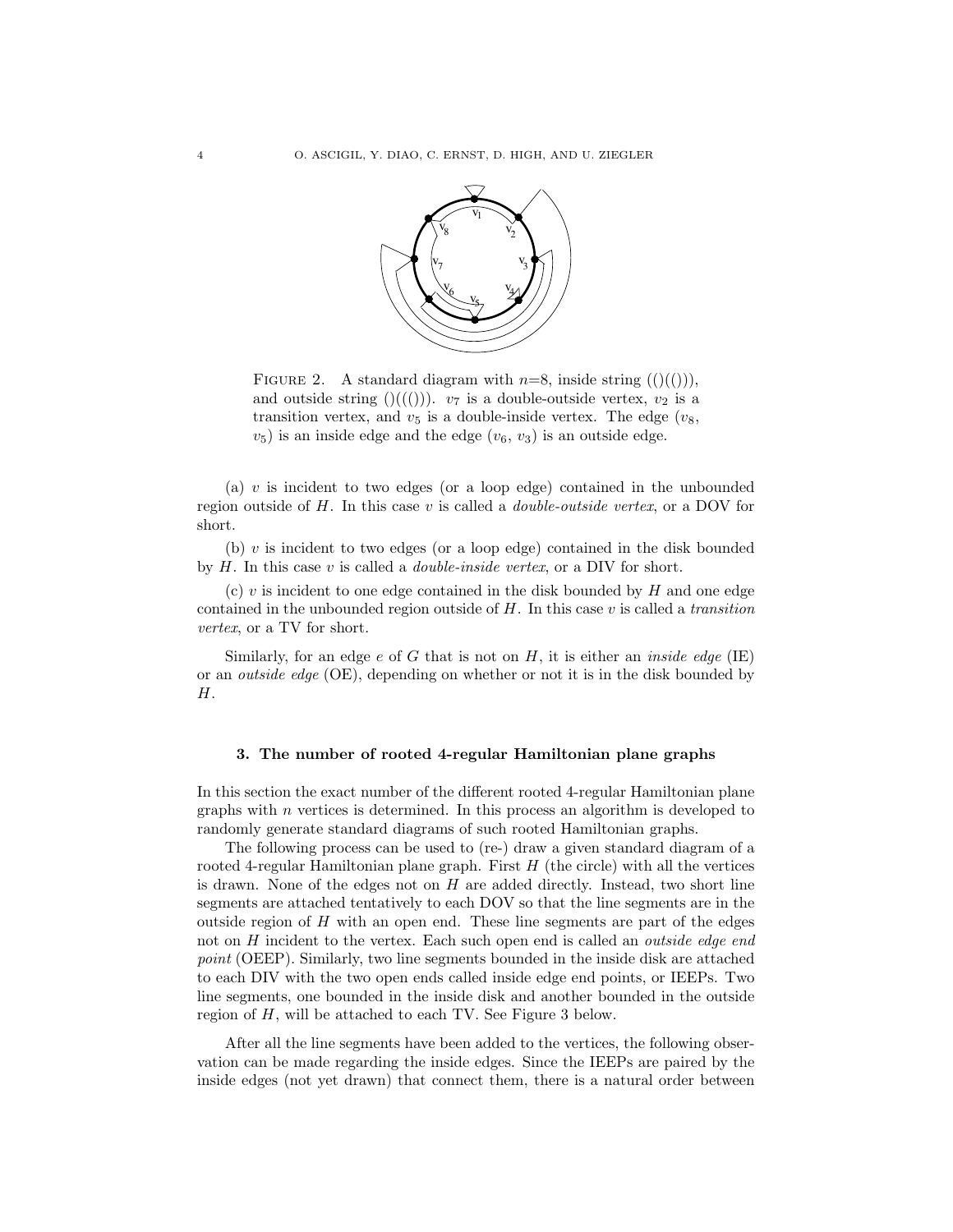

FIGURE 3. An illustration of the edge end points from the graph of Figure 2.

the two edge endpoints of each pair when traveling clockwise once around  $H$  starting at  $v_1$ . For each such pair, one assigns the first edge endpoint encountered an open parenthesis '(' and the second point encountered a closed parenthesis ')'. This generates a balanced string of parentheses. In such a balanced string the number of  $'$ (' equals the number of ')' due to the pairing of endpoints. In addition the fact that the inside edges do not intersect each other leads to a string where in every prefix of the string, the number of ')' is never larger than the number of '('. Similarly a string of balanced parentheses can be assigned to the outside edges, see Figure 2.

Conversely, for a given arrangement of IEEPs and OEEPs, a unique Hamiltonian graph G can be constructed from two such balanced strings of parentheses (of the appropriate length), see Figure 4. In other words, there is a one-to-one correspondence between pairs of balanced strings of parentheses and standard diagrams of rooted 4-regular Hamiltonian plane graphs for a given arrangement of IEEPs and OEEPs. These observations lead to the following algorithm for generating rooted 4-regular Hamiltonian plane graphs with n vertices.



FIGURE 4. Given the balanced string  $(()(())$  for the IEEPs, the inside edges from the graph of Figure 2 are reconstructed.

1. Arrangements of vertex types: Starting with a Hamiltonian cycle  $H_n$  of n vertices, determine (choose) the number of vertices of each vertex type (TV, DIV or DOV) and pick a random arrangement of these vertices along the Hamiltonian cycle.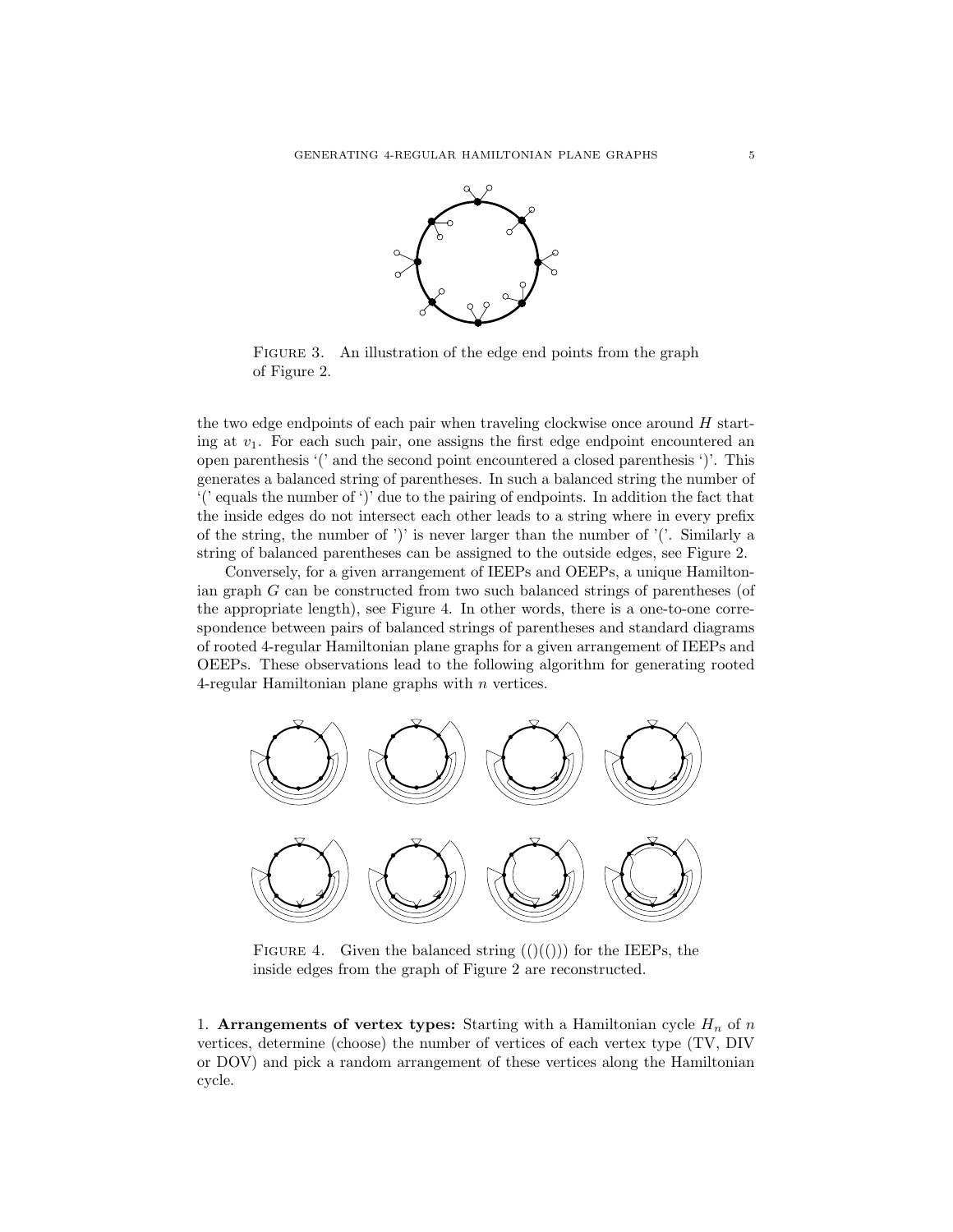2. Arrangement of inside/outside edges: Assign non-Hamiltonian edges to the inside and separately to the outside edge-endpoints using randomly chosen balanced strings of the appropriate length.

The detailed descriptions of the algorithm follow.

#### Arrangements of vertex types.

The algorithm must first choose the number of vertices for each type and decide where to put them on  $H_n$ .

First, choose the number of transition vertices. Note that the number of transition vertices cannot be odd, since this would lead to an odd number of IEEPs and OEEPs and that to an edge which has to cross a Hamiltonian edge. Let  $2t$  be the number of transition vertices. From the remaining  $n - 2t$  vertices, choose p DIVs. The remaining  $j = n-2t-p$  vertices all become DOVs. Once t, p and j are chosen, there are

$$
\binom{n}{2t}\binom{n-2t}{p}\binom{n-2t-p}{n-2t-p} = \binom{n}{2t}\binom{n-2t}{p} = \frac{n!}{(2t)!p!j!}
$$

different ways to arrange these vertices on  $H_n$  since the graph is rooted. Figure 2 is an example for the case  $n = 8$ ,  $t = 1$  and  $p = 3$ .

## Arrangement of inside/outside edges.

 $\bar{t}$ 

An arrangement of IEs is achieved by selecting a balanced string of parentheses of length  $2t + 2p$  (which is equal to the number of IEEPs). This string is called an inside string. Each parenthesis in an inside string corresponds to one unique IEEP. Starting at  $v_1$  and traversing clockwise, the first IEEP encountered is called the starting IEEP. The process of assigning the edges moves through the symbols of the balanced inside string and through the IEEPs simultaneously, see Figure 4. Beginning at the starting IEEP and coming across the other IEEPs in clockwise order, if a '(' is the next symbol in the balanced string an edge is started at the current IEEP. If a ')' is the next symbol in the balanced string an edge is closed at the current IEEP with the most recently started but not-yet-closed edge, see Figure 4. The number of balanced strings of size  $2x$  is  $\frac{1}{x+1} \binom{2x}{x}$ , which is also commonly called a Catalan number, see  $\left[13, 14, 15\right]$  for examples of this construction. Therefore, there are  $\frac{1}{t+p+1} \binom{2t+2p}{t+p}$  ways to choose the inside string. Similarly, the outside edges are constructed using an outside string of size  $2n - (2t + 2p)$ . It follows that there are

$$
\frac{1}{p+1} \binom{2t+2p}{t+p} \frac{1}{n-t-p+1} \binom{2n-2t-2p}{n-t-p}
$$

ways to connect all the edges. This leads to the following theorem.

THEOREM 3.1. The number of non-equivalent rooted  $\ddot{A}$ -regular Hamiltonian plane graphs of n vertices is

$$
X(n) = \sum_{t=0}^{\frac{n}{2}} \sum_{p=0}^{n-2t} {n \choose 2t} {n-2t \choose p} {2t+2p \choose t+p} {2n-2t-2p \choose n-t-p} \frac{1}{t+p+1} \frac{1}{n-t-p+1}.
$$

The steps in the algorithm described above can be executed in linear time and with linear memory resources. This is obviously true for constructing  $H_n$ . Once t and p have been chosen, a unique arrangement of the vertices is selected by a uniform random permutation of an arbitrary vector containing  $2t$  TVs,  $p$  DIVs,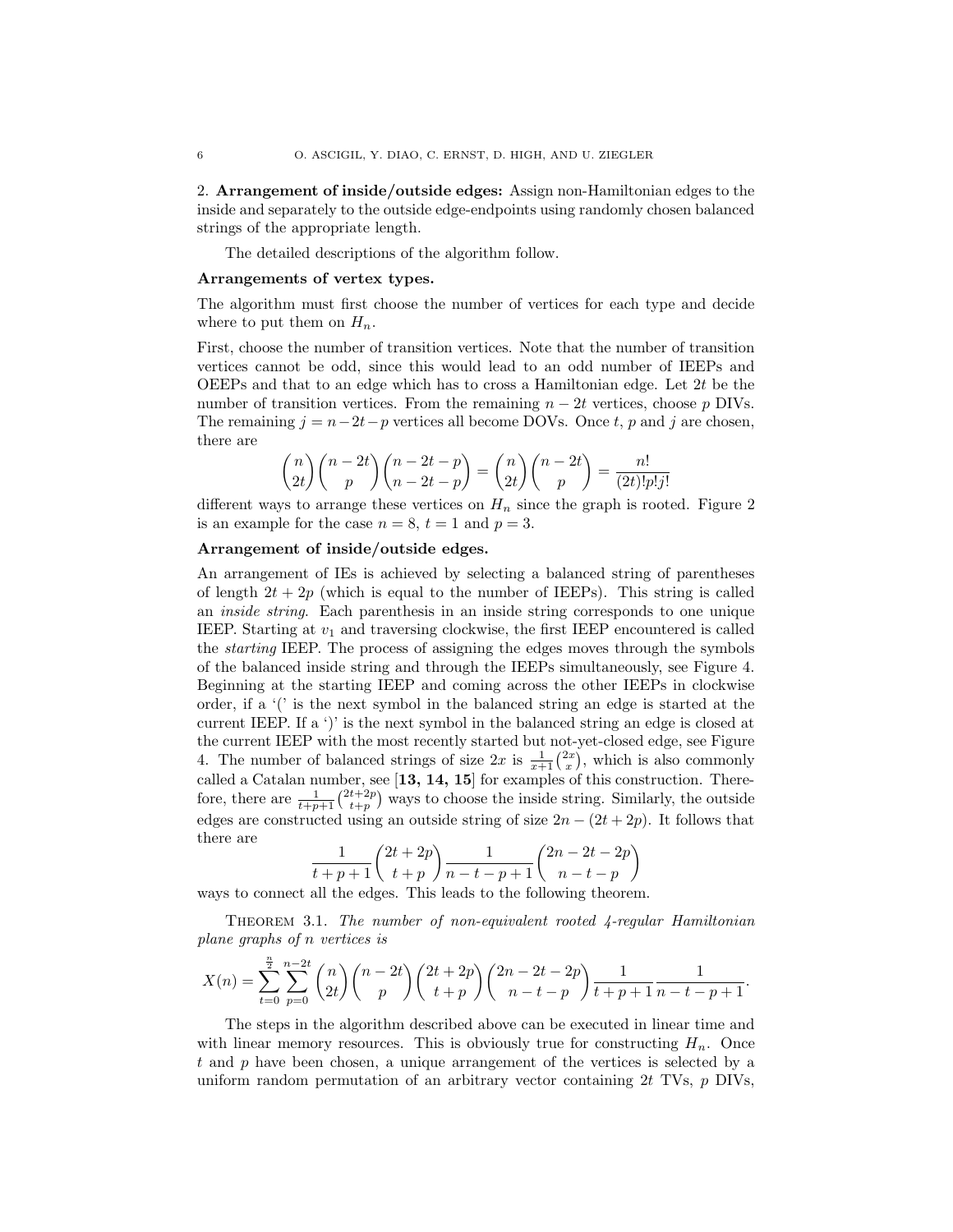and  $j = n - 2t - p$  DOVs. (Well developed linear permutation algorithms can be easily found.) There are several different ways to generate random uniform balanced strings in  $O(n)$  time, see for example [1]. 10,000 graphs with 2000 crossings are generated by the implementation of the algorithm in 24 seconds on a standard desktop PC.

## 4. The asymptotic behavior of  $X(n)$

Let

$$
g(n, t, p) = {n \choose 2t} {n-2t \choose p} {2t + 2p \choose t+p} {2n-2t-2p \choose n-t-p} \frac{1}{t+p+1} \frac{1}{n-t-p+1}
$$

so that

$$
X(n) = \sum_{t=0}^{\frac{n}{2}} \sum_{p=0}^{n-2t} g(n, t, p).
$$

Because  $X(n)$  is strictly increasing, investigating the asymptotic behavior for values of n that are divisible by 6 will suffice. The reason for this restriction on  $n$  is mainly for the simplicity in analyzing the maximum of  $q(n,t,p)$ . Let us start with the following lemma.

LEMMA 4.1. (i)  $g(n, t, n/2-t+x) = g(n, t, n/2-t-x)$  for  $x \in \{0, 1, ..., n/2-t\}.$ (ii) Let x be a nonnegative integer divisible by 3, then  $\frac{x!}{(\frac{x}{3})!(\frac{x}{3})!} \geq \frac{x!}{a!b!c!}$  for any nonnegative integers a, b, c such that  $a + b + c = x$ .

PROOF. It can be seen that

$$
g(n, t, n/2 - t + x)
$$
  
=  $\binom{n}{2t} \binom{n-2t}{\frac{n}{2} - t + x} \binom{n+2x}{\frac{n}{2} + x} \binom{n-2x}{\frac{n}{2} - x} \frac{1}{\frac{n}{2} + x + 1} \frac{1}{\frac{n}{2} - x + 1}$   
=  $\binom{n}{2t} \binom{n-2t}{\frac{n}{2} - t - x} \binom{n+2x}{\frac{n}{2} + x} \binom{n-2x}{\frac{n}{2} - x} \frac{1}{\frac{n}{2} + x + 1} \frac{1}{\frac{n}{2} - x + 1}$   
=  $g(n, t, n/2 - t - x)$ .

This proves (i). To avoid fractions  $(3x)!/a!b!c!$  is considered for nonnegative integers a, b, c such that  $a + b + c = 3x$ . It suffices to show that  $x!x! \leq a!b!c!$  for such  $a, b, c$ . Notice that there are two cases: exactly one of  $a, b, c$  is greater than x or two of a, b, c are greater than x. For the first case,  $x!x!x! \leq a!b!c!$  is equivalent to  $x!x!x! \leq (x-k)!(x-l)!(x+k+l)!$  for nonnegative integers k, l such that  $0 < k+l \leq x$ . For the second case,  $x!x!x! \leq a!b!c!$  is equivalent to  $x!x!x! \leq (x+k)!(x+l)!(x-k-l)!$ for positive integers k, l such that  $k + l \leq x$ . The second case is proven below and the first case is left to the reader. This is equivalent to

$$
\frac{x!}{(x-k-l)!} \le \frac{(x+k)!}{x!} \frac{(x+l)!}{x!},
$$

which reduces to

$$
\underbrace{[x(x-1)\dots(x-k)(x-k-1)\dots(x-k-l+1)]}_{k+l \text{ factors}} \leq
$$
\n
$$
\underbrace{[(x+1)\dots(x+k)(x+1)\dots(x+l)]}_{k+l \text{ factors}}.
$$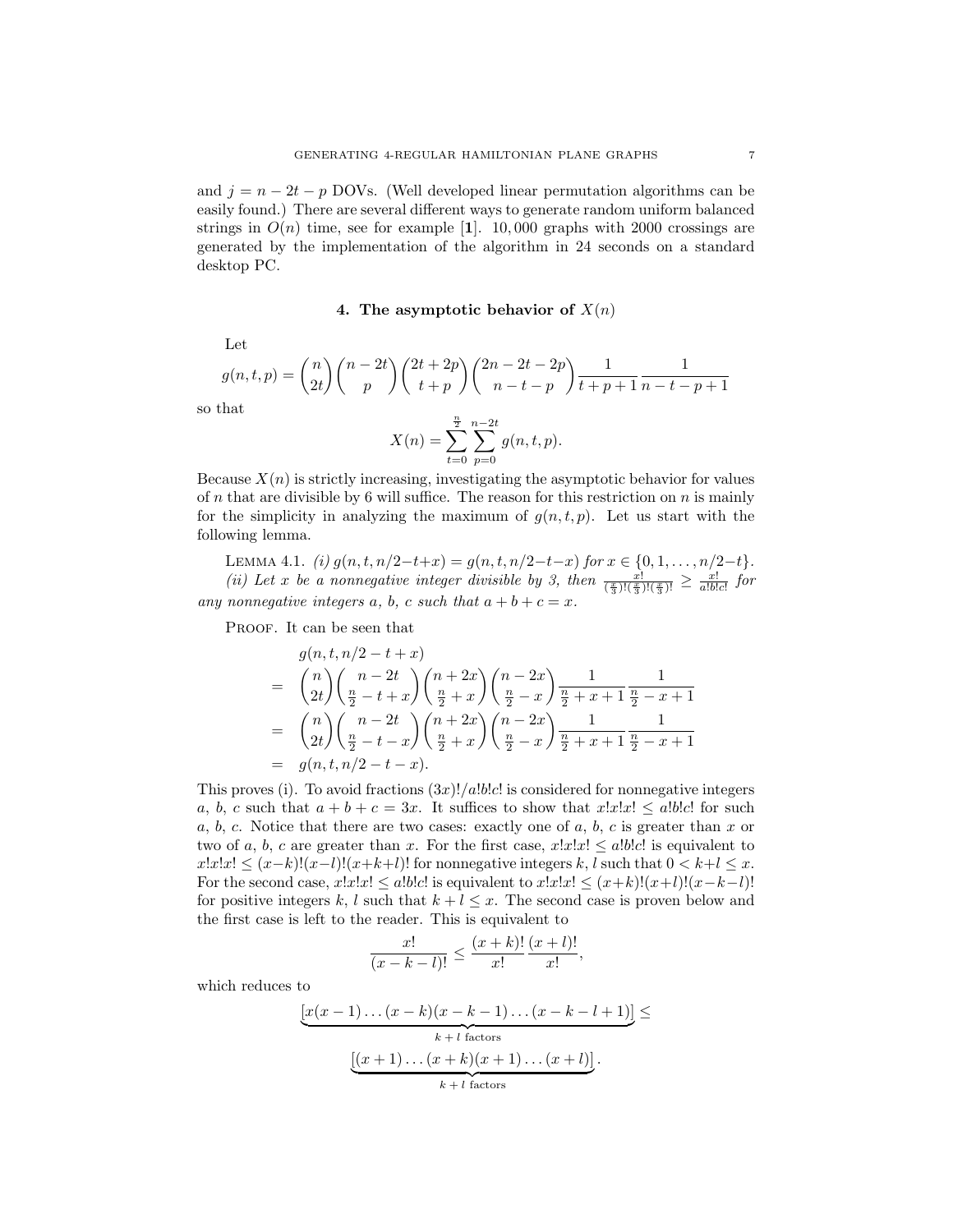Both sides of the above contain  $k + l$  factors, where each factor on the right is greater than any factor on the left. So the inequality holds.  $\Box$ 

THEOREM 4.2. If  $n(mod 6) \equiv 0$ , then for fixed t,  $q(n,t,p)$  is maximized at  $p = n/2 - t$ . Moreover the absolute maximum of  $q(n,t,p)$  occurs at  $t = n/6$  and  $p = n/3$ .

PROOF. By Lemma 4.1 (i), it suffices to show that for  $p' = \frac{n}{2} - t + x$  where  $x \in \{1, 2, \ldots, \frac{n}{2} - t\}, g(n, t, p') < g(n, t, \frac{n}{2} - t)$ . After some simplification, this inequality reduces to

$$
\binom{n-2t}{\frac{n}{2}-t+x} \binom{n+2x}{\frac{n}{2}+x} \binom{n-2x}{\frac{n}{2}-x} \frac{1}{\frac{n}{2}+x+1} \frac{1}{\frac{n}{2}-x+1}
$$
  
< 
$$
\binom{n-2t}{\frac{n}{2}-t} \binom{n}{\frac{n}{2}} \binom{n}{\frac{n}{2}} \frac{1}{\frac{n}{2}+1} \frac{1}{\frac{n}{2}+1}.
$$

Writing the binomials as factorials and using the fact that all quantities are positive, this inequality is further simplified to:

(4.1) 
$$
\frac{\left(\frac{n}{2}\right)!^2}{\left(\frac{n}{2}+x\right)!^2} \frac{\left(\frac{n}{2}\right)!^2}{\left(\frac{n}{2}-x\right)!^2} \frac{\left(\frac{n}{2}-t\right)!^2}{\left(\frac{n}{2}-t+x\right)!\left(\frac{n}{2}-t-x\right)!}
$$
\n
$$
\times \frac{(n+2x)!(n-2x)!}{n!n!} \frac{\left(\frac{n}{2}+1\right)\left(\frac{n}{2}+1\right)}{\left(\frac{n}{2}+x+1\right)\left(\frac{n}{2}-x+1\right)} < 1.
$$

Inequality (4.1) is proven by induction on x. For  $x = 1$ , (4.1) simplifies to

$$
\frac{(\frac{n}{2})!^2}{(\frac{n}{2}+1)!^2}\frac{(\frac{n}{2})!^2}{(\frac{n}{2}-1)!^2}\frac{(\frac{n}{2}-t)!^2}{(\frac{n}{2}-t+1)!(\frac{n}{2}-t-1)!}\frac{(n+2)!(n-2)!}{n!n!}\frac{(\frac{n}{2}+1)(\frac{n}{2}+1)}{(\frac{n}{2}+2)(\frac{n}{2})}<1,
$$

or equivalently

$$
\frac{\frac{n}{2}(\frac{n}{2}-t)(n+1)(n+2)}{(\frac{n}{2}+2)(\frac{n}{2}-t+1)(n)(n-1)}=\frac{n^3+3n^2+2n-2n^2t-6nt-4t}{n^3+5n^2+2n-2n^2t-6nt+8t-8}<1.
$$

The denominator is always positive for  $n \geq 6$  and this inequality will be true whenever

$$
(4.2) \quad n^3 + 3n^2 + 2n - 2n^2t - 6nt - 4t < n^3 + 5n^2 + 2n - 2n^2t - 6nt + 8t - 8.
$$

But (4.2) is equivalent to  $0 < 2n^2 + 12t - 8$ , which is true for  $n \ge 6$ ,  $t = \{0, 1, ..., \frac{n}{2}\}.$ This proves the case  $x = 1$ . Assume now that the inequality is true for  $x = k \ge 1$ and consider the case  $x = k + 1$  (where  $k \leq \frac{n}{2} - t - 1$ ). It needs to be shown that

$$
\frac{(\frac{n}{2})!^2}{(\frac{n}{2}+k+1)!^2} \frac{(\frac{n}{2})!^2}{(\frac{n}{2}-k-1)!^2} \frac{(\frac{n}{2}-t)!^2}{(\frac{n}{2}-t+k+1)!(\frac{n}{2}-t-k-1)!}
$$

$$
\times \frac{(n+2k+2)!(n-2k-2)!}{n!n!} \frac{(\frac{n}{2}+1)(\frac{n}{2}+1)}{(\frac{n}{2}+k+2)(\frac{n}{2}-k)} < 1.
$$

Rewrite the above inequality as

$$
\underbrace{\frac{(\frac{n}{2}-k)^2}{(\frac{n}{2}+k+1)^2} \frac{(\frac{n}{2}-t-k)}{(\frac{n}{2}-t+k+1)}_{A} \underbrace{(\frac{n}{2})!^2}_{(\frac{n}{2}+k)!^2} \frac{(\frac{n}{2})!^2}{(\frac{n}{2}-k)!^2} \frac{(\frac{n}{2}-t)!^2}{(\frac{n}{2}-t+k)!(\frac{n}{2}-t-k)!}}_{B}
$$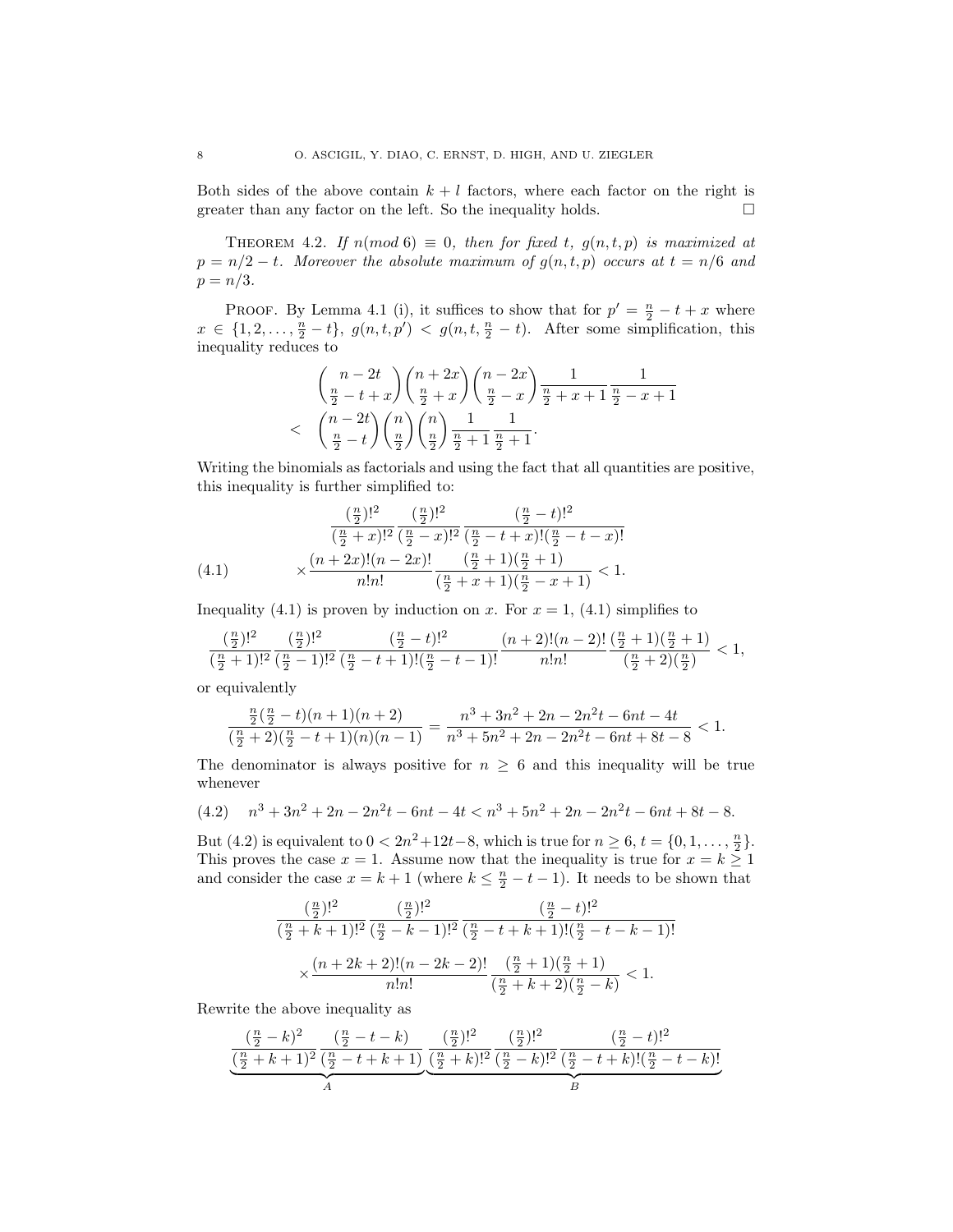$$
\times \underbrace{\frac{(n+2k+1)(n+2k+2)}{(n-2k)(n-2k-1)} \frac{(\frac{n}{2}+k+1)(\frac{n}{2}-k+1)}{(\frac{n}{2}+k+2)(\frac{n}{2}-k)}}_{n!n!} \times \underbrace{\frac{(n+2k)!(n-2k)!}{n!n!} \frac{(\frac{n}{2}+1)(\frac{n}{2}+1)}{(\frac{n}{2}+k+1)(\frac{n}{2}-k+1)}}_{D} < 1.
$$

Now  $BD < 1$  by the induction assumption, so it suffices to show that  $AC \leq 1$  since it is easy to see that every factor in A and C is non-negative. After simplifying the following equation is obtained for AC:

$$
AC = \frac{(n-2t-2k)}{(n-2t+2k+2)} \frac{(n-2k+2)}{(n-2k-1)} \frac{(n+2k+1)}{(n+2k+4)}
$$

Furthermore, since  $\frac{(n+2k+1)}{(n+2k+4)} \leq 1$ , it suffices to show that

(4.3) 
$$
\frac{(n-2t-2k)}{(n-2t+2k+2)} \frac{(n-2k+2)}{(n-2k-1)} \le 1
$$

for  $n \ge 6$ ,  $t = \{0, 1, \ldots, \frac{n}{2}\}, k = \{1, 2, \ldots, \frac{n}{2} - t - 1\}.$  Notice that  $(4.3)$  is equivalent to  $n - 4nk + 8k^2 + 2k - 6t + 2 < 0$ . Since  $n - 4nk + 8k^2 + 2k - 6t + 2 \le n - 4nk +$  $8k^2 + 2k + 2$ , it suffices to show that  $n - 4nk + 8k^2 + 2k + 2 < 0$ . The maximum value of the quadratic function in the last inequality in terms of k for  $1 \leq k \leq n/2 - 1$  is at the end points of the interval, so either at  $k = 1$  or at  $k = n/2 - 1$ . The reader can verify that both are negative (for  $n \ge 6$ ). Thus (4.3), and hence (4.1) hold.

Substituting  $p = \frac{n}{2} - t$  into  $g(n, t, p)$  results in:

$$
g(n,t,\frac{n}{2}-t)=\underbrace{\binom{n}{2t}\binom{n-2t}{\frac{n}{2}-t}}_{A}\underbrace{\binom{n}{\frac{n}{2}}}_{\text{(}\frac{n}{2}+1)}\underbrace{\binom{n}{\frac{n}{2}}}_{\text{(}\frac{n}{2}+1)}.
$$

This is maximized if A is maximized. However

$$
A = \frac{n!}{(2t)!(\frac{n}{2} - t)!(\frac{n}{2} - t)!}.
$$

By Lemma 4.1 (ii), A achieves its maximum at  $2t = \frac{n}{2} - t = \frac{n}{3}$ , i.e.,  $t = \frac{n}{6}$  and  $p = \frac{n}{2} - t = \frac{n}{3}$ . ¤

The above result about the maximum value of  $g(n,t,p)$  can be used to determine the asymptotic order of  $X(n)$ . The graph of  $g(n, t, p)$  is single-peaked and all terms for which  $t \approx n/6$  and  $p \approx n/3$  are of similar order. In the following, all factorials are replaced with an approximation based on Stirling's formula

$$
n! = \sqrt{2\pi n} \; n^n e^{-n} e^{\lambda_n},
$$

(where  $\frac{1}{12n+1} < \lambda_n < \frac{1}{12n}$ ) which does not affect the asymptotic order of  $X(n)$ .

THEOREM 4.3.  $X(n) \sim O(\frac{12^n}{n^3})$ .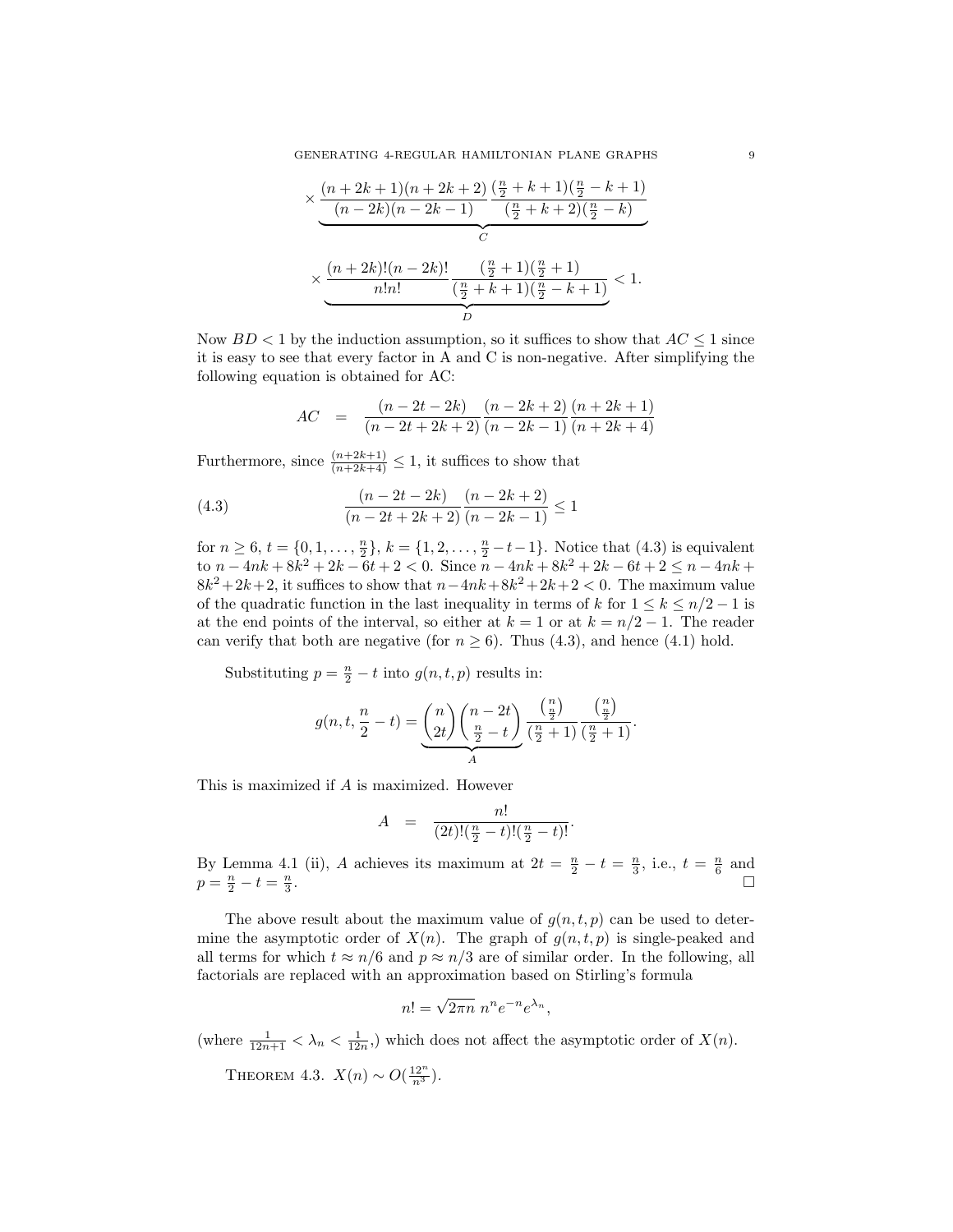PROOF. Substituting Stirling's Formula for factorials and simplifying leads to:

$$
g(n, t, p) = \frac{n!(2t+2p)!(2n-2t-2p)!}{(2t)!p!(n-2t-p)!(t+p)!^2(n-t-p)!^2}\frac{1}{(t+p+1)}\frac{1}{(n-t-p+1)}
$$
  
\n
$$
\frac{\sqrt{2}}{4\pi^2(t+p+1)(n-t-p+1)}\sqrt{\frac{n}{tp(n-2t-p)(t+p)(n-t-p)}}
$$
  
\n(4.4) 
$$
\times \frac{n^n 4^n}{(2t)^{2t}p^p(n-2t-p)^{n-2t-p}}.
$$

For  $t \approx n/6$  and  $p \approx n/3$ , the combined contribution of all factors in the second line of formula (4.4) is of order  $O(1/n^4)$  and thus  $g(n, t, p)$  is mainly determined by the factors in the third line of (4.4). The behavior of those factors is investigated first in terms of p. Define  $h(p) = p^p(n-2t-p)^{n-2t-p}$ , then differentiating  $\ln h(p)$ yields

$$
\frac{h'(p)}{h(p)} = \ln \frac{p}{n - 2t - p}.
$$

This implies that  $h'(p) = 0$  for  $p = n/2 - t$ ,  $h'(p) > 0$  if  $p > n/2 - t$ , and finally  $h'(p) < 0$  if  $p < n/2 - t$ . This is consistent with the earlier result that  $g(n, t, p)$ has a maximum in p for  $p = n/2 - t$  (since  $h(p)$  is in the denominator). Similarly, the behavior in t is investigated. Define  $f(t) = (2t)^{2t}(n-2t-p)^{n-2t-p}$ , then differentiating  $\ln f(t)$  yields

$$
\frac{f'(t)}{f(t)} = 2\ln\frac{2t}{n-2t-p}.
$$

This implies that  $f'(t) = 0$  for  $t = (n - p)/4$ ,  $f'(t) > 0$  if  $t > (n - p)/4$ , and finally  $f'(t) < 0$  if  $t < (n - p)/4$ . Thus defining

$$
\hat{g}(n,t,p) = \frac{n^n 4^n}{(2t)^{2t} p^p (n - 2t - p)^{n - 2t - p}},
$$

means  $\hat{g}(n, t, p)$  is increasing for  $p < \frac{n}{2} - t$  and decreasing for  $p > \frac{n}{2} - t$  as a function of p, and is increasing for  $t < \frac{n-p}{4}$  and decreasing for  $t > \frac{n-p}{4}$  as a function of t.

The asymptotic order of  $g(n, t, p)$  around  $(t = n/6, p = n/3)$  (where it achieves its absolute maximum) is investigated next. Let  $t = n/6 + x$  and  $p = n/3 - x + y$ for  $0 \le |x| \le n^{3/4}$  and  $0 \le |y| \le n^{3/4}$ . Note that the minus sign of the x term arises from the fact that for fixed  $t = n/6 + x$ ,  $g(n, t, p)$  is maximized at  $p = n/2 - t =$  $n/3 - x$ , see Theorem 4.2. Varying this by y results in  $p = n/3 - x + y$ . Due to earlier remarks it suffices to investigate  $\hat{g}(n,t,p)$ . Considering one factor at a time the following is obtained:

$$
(2t)^{2t} = \left(\frac{n}{3} + 2x\right)^{n/3 + 2x} = \left(\frac{n}{3}\right)^{n/3 + 2x} \left(\left(1 + \frac{6x}{n}\right)^{n/(6x)}\right)^{2x + 12x^2/n}.
$$

For large n,  $(1 + \frac{6x}{n})^{n/(6x)}$  is approximately e, since  $0 \leq |x| \leq n^{3/4}$ . So the asymptotic order is:

$$
(2t)^{2t} \sim (\frac{n}{3})^{n/3 + 2x} e^{2x + 12x^2/n}.
$$

Using similar arguments leads to

$$
(p)^p = \left(\frac{n}{3} - x + y\right)^{n/3 - x + y} \sim \left(\frac{n}{3}\right)^{n/3 - x + y} e^{-x + y + 3(y - x)^2/n}
$$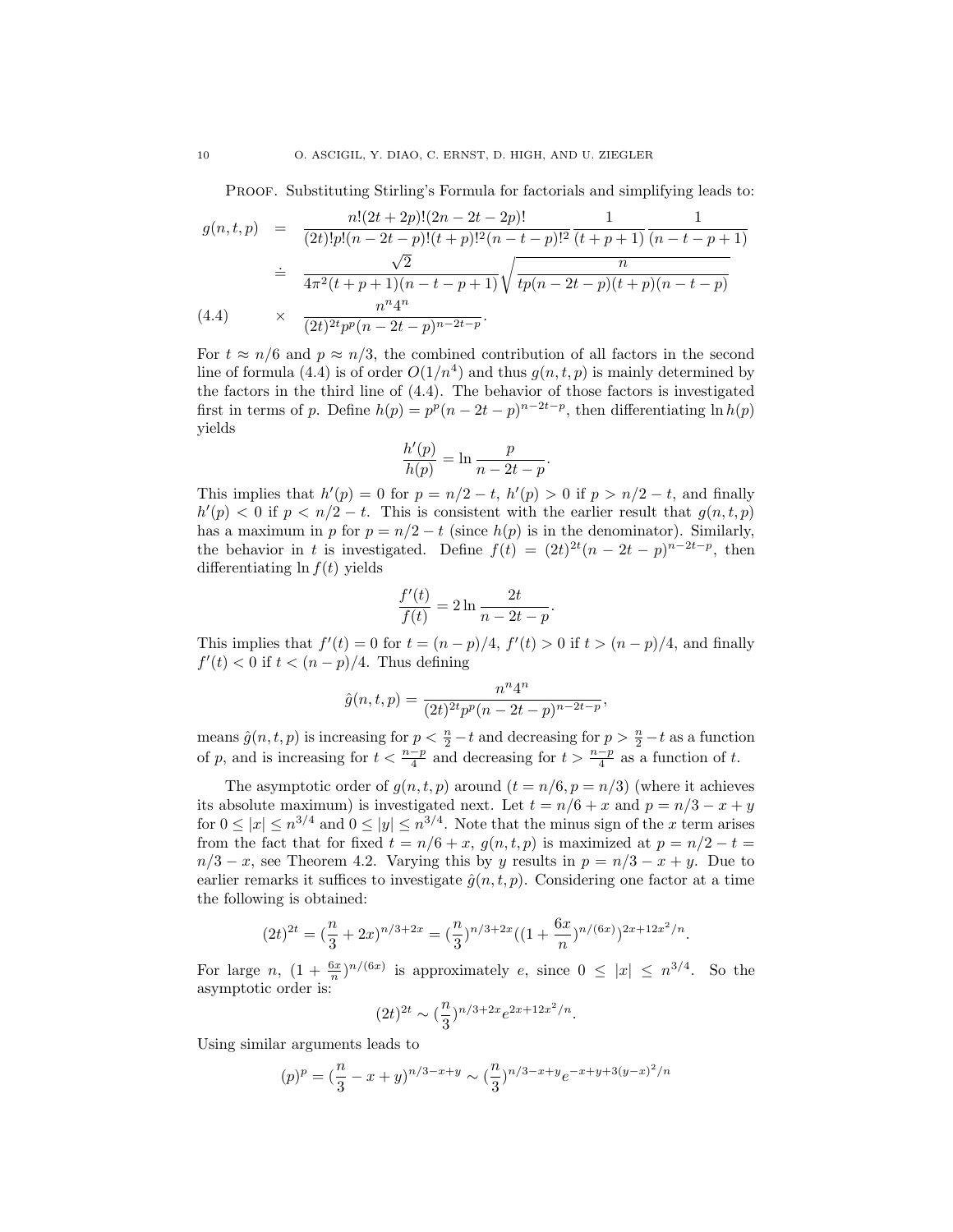and

$$
(n-2t-p)^{n-2t-p} = \left(\frac{n}{3} - x - y\right)^{n/3-x-y} \sim \left(\frac{n}{3}\right)^{n/3-x-y} e^{-x-y+3(y+x)^2/n}.
$$

Combining these three factors gives:

$$
\hat{g}(n,t,p) = \frac{n^n 4^n}{(2t)^{2t} p^p (n-2t-p)^{n-2t-p}} \sim \frac{n^n 4^n}{(n/3)^n e^{(18x^2+6y^2)/n}} = \frac{12^n}{e^{(18x^2+6y^2)/n}}.
$$

Recall that the second line of formula 4.4 is of order  $O(1/n^4)$ . This results in the asymptotic estimate:

$$
g(n, t, p) \sim \frac{12^n}{n^4} \frac{1}{e^{(18x^2 + 6y^2)/n}}
$$

for  $t = n/6 + x$  and  $p = n/3 - x + y$  with  $0 \le |x|, |y| \le n^{3/4}$ . The following leads to a lower bound for  $X(n)$ :

$$
X(n) \geq \sum_{|x| \leq n^{3/4}} \sum_{|y| \leq n^{3/4}} g(n, t, p)
$$
  
 
$$
\sim \frac{12^n}{n^4} \sum_{|x| \leq n^{3/4}} \sum_{|y| \leq n^{3/4}} \frac{1}{e^{(18x^2 + 6y^2)/n}}
$$
  
 
$$
\sim \frac{12^n}{n^4} \int_{-\infty}^{\infty} \int_{-\infty}^{\infty} e^{-(18x^2 + 6y^2)/n} dx dy
$$
  
 
$$
= \frac{12^n}{n^4} \frac{n\pi}{6\sqrt{3}} = \frac{\pi 12^n}{6\sqrt{3}n^3}.
$$

To show that  $X(n)$  is at most of the same order  $O(\frac{12^n}{n^3})$ , one observes that

$$
X(n) = \sum_{|x| \le n^{3/4} \text{ and } |y| \le n^{3/4}} g(n, t, p) + \sum_{|x| > n^{3/4} \text{ or } |y| > n^{3/4}} g(n, t, p).
$$

It suffices to show that the second sum in the above is of an order at most  $O(\frac{12^n}{n^3})$ .

$$
\sum_{|x|>n^{3/4} \text{ or } |y|>n^{3/4}} g(n,t,p) \sim \frac{1}{n^4} \sum_{|x|>n^{3/4} \text{ or } |y|>n^{3/4}} \hat{g}(n,t,p).
$$

Here an upper bound can be found by assuming that either  $x = n^{3/4}$  or  $y = n^{3/4}$ , since the earlier analysis of the behavior of  $\hat{g}(n,t,p)$  shows that the terms  $\hat{g}(n,t,p)$ are maximized under this condition. Under this assumption,

$$
\hat{g}(n,t,p) \sim \frac{12^n}{e^{(18x^2+6y^2)/n}} \le \frac{12^n}{e^{6\sqrt{n}}}.
$$

Since there are at most  $n^2$  such terms, the second sum is bounded above by a term of order

$$
\frac{12^n}{n^4} \frac{n^2}{e^{6\sqrt{n}}} = \frac{12^n}{n^2 e^{6\sqrt{n}}}
$$

.

Therefore the asymptotic order of the upper bound is also  $\frac{12^n}{n^3}$  which completes the proof.  $\Box$ 

Remark 4.4. Numerical evidence indicates that

$$
X(n) \approx 1.27 \frac{12^n}{n^3}.
$$

For example, the quotient  $\frac{X(n)n^3}{12^n}$  equals 1.269 for  $n = 1000$  and 1.272 for  $n = 2000$ . Recall that in the introduction it is stated that the number of 4-regular rooted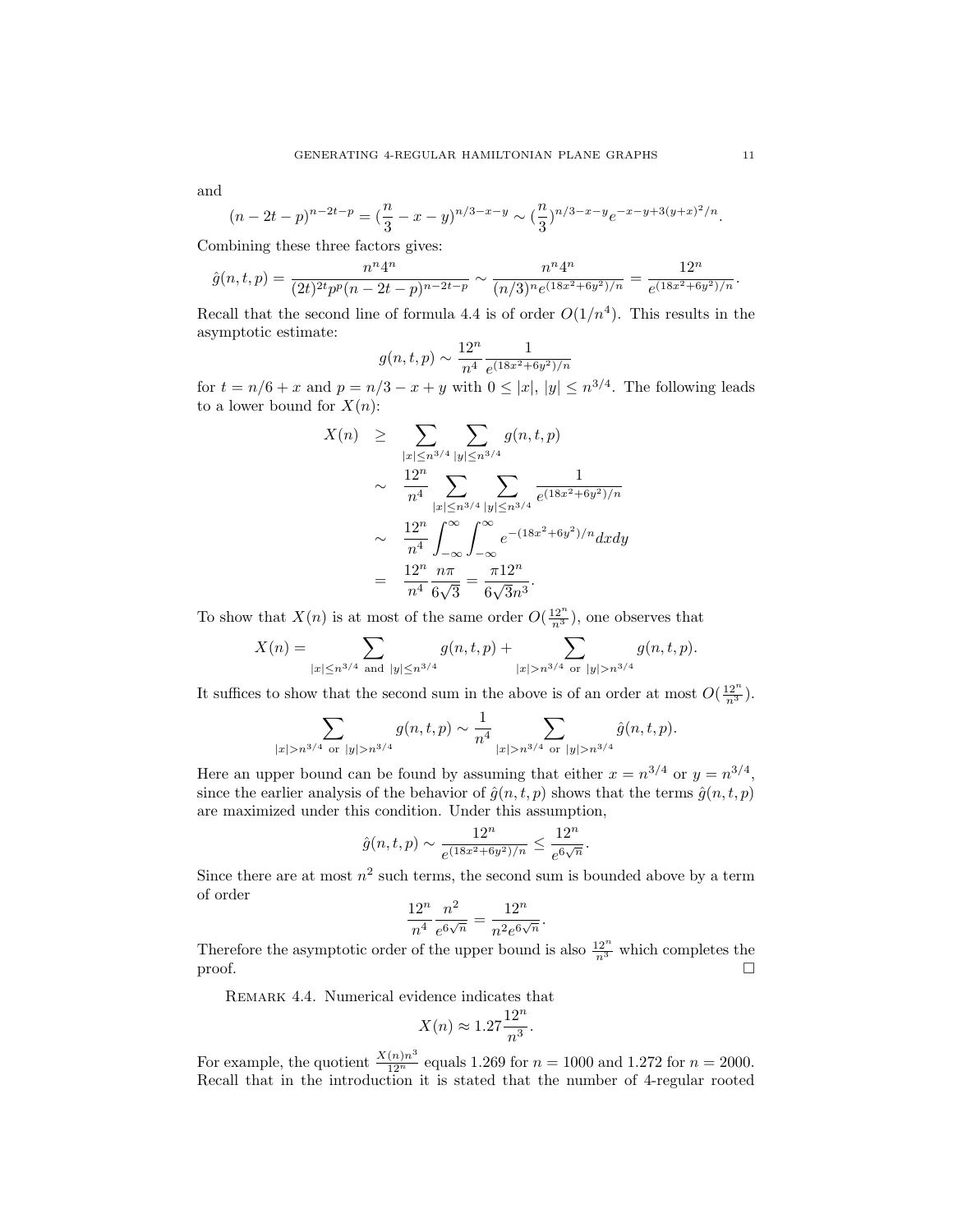planar graphs with *n* vertices is of the order  $\frac{12^n}{n^{2.5}}$  which is a larger order. This makes perfect sense since each 4-regular rooted Hamiltonian graph gives rise to a 4-regular rooted graph by simply considering the edge from  $v_1$  to  $v_2$  on the Hamiltonian cycle as a root edge. However, a 4-regular rooted graph may not be Hamiltonian.

In [19] it is shown that the number of cubic rooted Hamiltonian plane graphs is of order  $\frac{4^n}{n^3}$  which is - of course - much smaller than the order of  $X(n)$ .

# 5. Generating rooted 4-regular Hamiltonian graph with approximate uniformity



FIGURE 5. A typical example of the distribution  $T_n(t)$  for  $n = 102$ together with the fitted normal distribution with  $\mu = 16.9565$  and  $\sigma = 2.3846.$ 

Every rooted Hamiltonian graph has a non zero probability to be generated by the algorithm described in section 3. However two such graphs are not created with equal probability if the values of  $t$  and  $p$  are picked with uniform probability from their respective intervals  $[0, n/2]$  and  $[0, n-2t]$ . As was shown in the previous section, the number of graphs which can be generated varies dramatically for different  $t$  and  $p$  values. This section outlines steps that are based on numerical evidence and seem to generate the different rooted 4-regular Hamiltonian graphs with approximate uniformity probability. The basic idea is to choose the parameters t and p with a probability distribution that reflects the different numbers of graphs that are possible for given values of t and p.

If one defines  $T_n(t) = \frac{\sum_{p=0}^{n-2t} g(n,t,p)}{X(n)}$  then the distribution generated over the interval  $[0, n/2]$  can be approximated by a normal distribution  $f_n(\mu, \sigma) = \frac{1}{\sqrt{2}}$  $rac{1}{2\pi\sigma}e^{-\frac{(x-\mu)^2}{2\sigma^2}}$ as shown in Figure 5. The quality of the non-linear fit of  $T_n$  to a normal distribution increases for increasing n, with an estimated variance of  $2.810^{-9}$  for  $n = 600$ .  $T_n$  was approximated by a normal distribution for values of n up to 850. The  $\mu$ and  $\sigma$  values of these approximations change with n as described by the functions  $\mu = n/6 - 0.0526$  and  $\sigma = 0.2355\sqrt{n} + 0.0063$ . The fit for both functions is obtained with  $R^2 \geq 0.999$ . The  $T_n(t)$  with  $n \equiv 0 \mod 6$  is maximal for  $t = n/6$ . The  $-0.0526$ in the function for the  $\mu$  is indicative of the fact that there are more graphs for  $t < n/6$  than for  $t > n/6$ . It is expected that the mean is  $n/6$  asymptotically.

If one defines  $P_{n,t}(p) = \frac{g(n,t,p)}{\sum_{p=0}^{n-2t} g(n,t,p)}$  then the distribution generated over the interval  $[0, n-2t]$  can also be approximated by a normal distribution  $f_{n,t}(\mu, \sigma)$ . The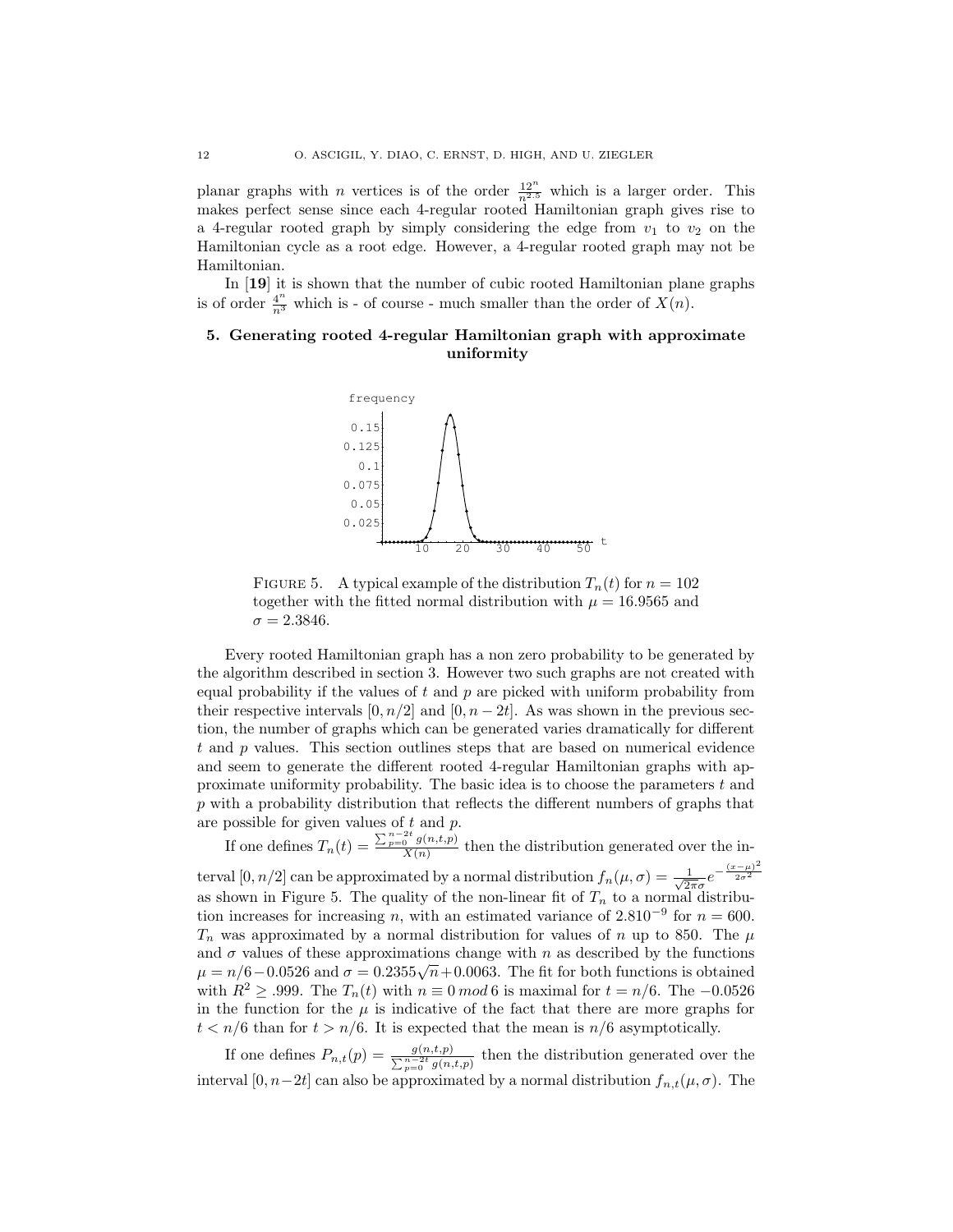quality of the non-linear fit of  $P_{n,t}$  to a normal distribution increases for increasing n, with an estimated variance of 6.610<sup>-11</sup> for  $n = 600$  and  $t = 200$ .  $P_{n,t}$  was approximated by a normal distribution for values of n varying from 50 to 850 and for each t in [0, n/2] for each n. The  $\mu$  for all n fit the function  $\mu = n/2 - t$ . The σ fit functions of the type  $σ = c_1 \sqrt{n/2 - t} + c_2$ , where the constants  $c_1$  and  $c_2$ depend on n as shown in Figure 6. Based on the  $\sigma$  values of the approximations,  $c_1(n) = 0.7074 - \frac{5.31}{n^{1.5}}$  and  $c_2(n) = 0.003 + \frac{2.47}{n^{3/4}}$  were obtained with  $R^2 \ge 0.999$ .



FIGURE 6. The left top graph shows  $P_{n,t}(p)$  for  $n = 102$  and for t values  $5, 10, 15, \ldots, 50$ . The top right graph shows the standard deviation data collected for  $n = 102, 200, 400, 600,$  and 800. together with functions of the form  $\sigma = c_1 \sqrt{n/2 - t} + c_2$ . The bottom graphs show the approximation of the  $c_1$  and  $c_2$  values through their fitting functions both of which were obtained with  $R^2 \geq .999.$ 

If  $t$  and  $p$  are chosen according to the algorithm outlined above then the question is how uniform is the distribution generated over the set of all rooted Hamiltonian graphs of size  $n$ ? One standard way to compare a sample distribution to a known distribution is through a  $\chi$ -square test. In the given situation this is not appropriate since the distribution obtained for the graphs is known to be not uniform and thus the test failed - as expected - every time. In addition, for very large sample spaces, the test will fail almost always [10]. However, two other tests were conducted to answer this question which provide evidence that the distribution is approximately uniform. Both tests compare the distribution obtained through the described algorithm with a truly uniform distribution. Since the number  $X(n)$  of graphs is growing very fast - for example  $X(7) = 85,278$  and  $X(8) = 720,448$  the tests were only conducted for small values of  $n$  due to the limits on computing power.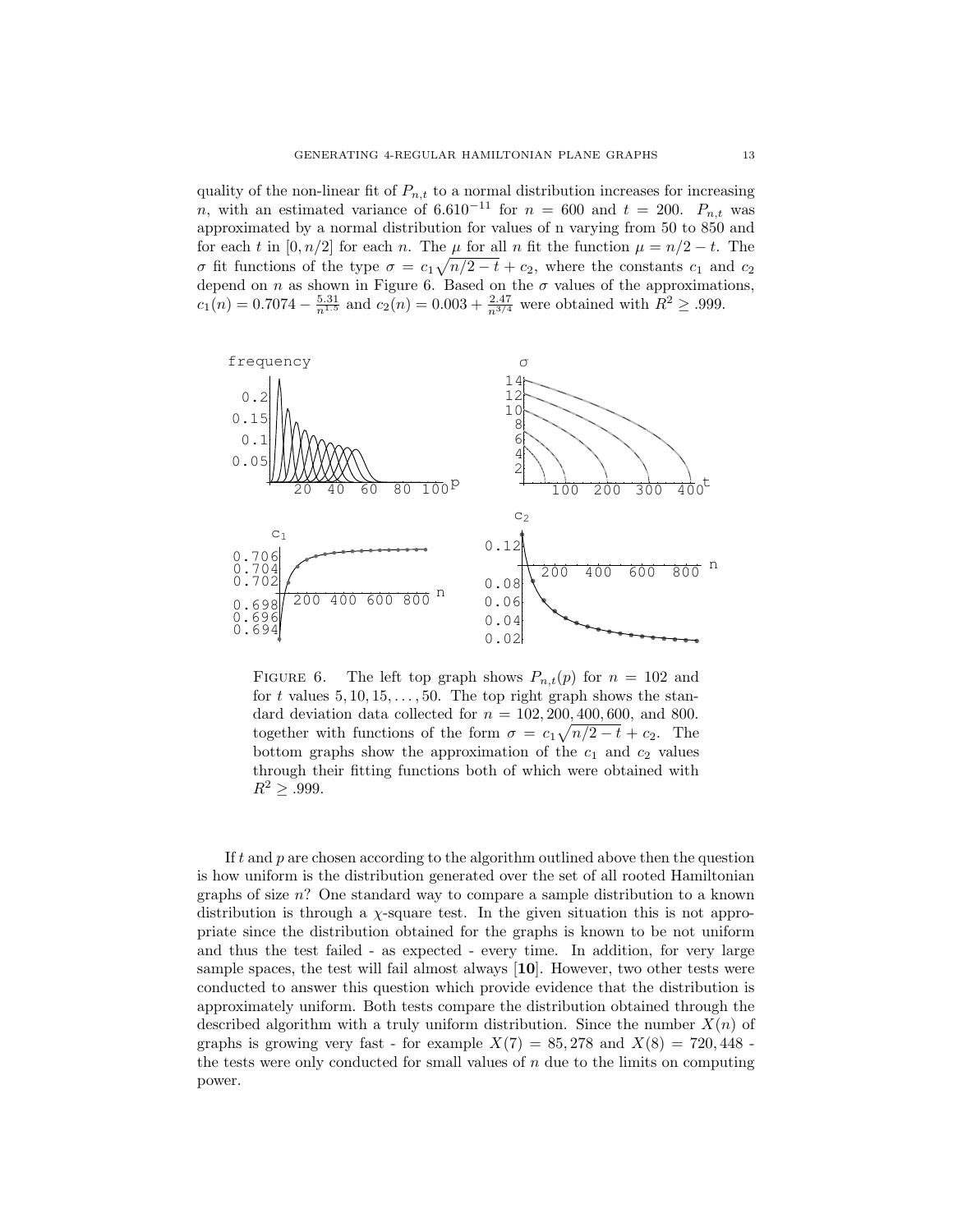The first test analyzed the probability that a values appears more than once in a sample. The function

$$
p(k) = \binom{M}{k} (\frac{k}{M})^h (1 + \sum_{i=1}^{k-1} (-1)^i \binom{k}{i} (\frac{k-i}{k})^h)
$$

gives the theoretical probability of picking a sample of size  $h$  with uniform probability from a space of size  $M$  and obtaining exactly  $k$  different values. Note that for larger values of  $n$ , the space  $M$  is very large and thus it is very difficult to compute  $p(k)$  exactly and thus a small n value was picked. For 7-vertex standard diagrams ( $M = 85,278$ ) a sample of size  $h = 1000$  was used. Given the above distribution, the probability that such the sample contains at least 991 different numbers is calculated to be .928555. In 10 test runs with the described algorithm, only one failed this test with 989 different graphs. For 8-vertex diagrams and a sample of size  $h = 1000$ , the probability that such a sample contains at least 996 different numbers is .999263. In 5000 test runs 4 failed this test with 995 different graphs.



FIGURE 7. Comparing expected and actual cumulative probabilities for 7 (gray triangles)and 8 (black squares) vertex graphs. The difference between the points and the line  $x = y$  indicates that the distribution is not quite uniform. Note that the maximal difference between x- and y-coordinate is 0.048.

The second test compared the cumulative probabilities for the generated data with the cumulative probabilities of data generated by a truly uniform distribution in a probability-probability plot, see [10]. To generate a truly uniform distribution a random number generator was used to pick positive integers in the interval  $[1, X(n) = M]$ . All random numbers for the emperical explorations were generated using an implementation of the Mersenner Twister random number generator which has been shown to pass several important statistical test for good random number generators [11].

As a total sample size for both distributions 10M was chosen. This again only allows small values of n. For example, for  $n = 8$  the sample of size  $10M$ consists of over 7.2 million generated graphs. Let  $N(i)$  and  $G(i)$  be the two sample distributions where  $N(i)$  or  $G(i)$  indicate how often the *i*-th number or the *i*-th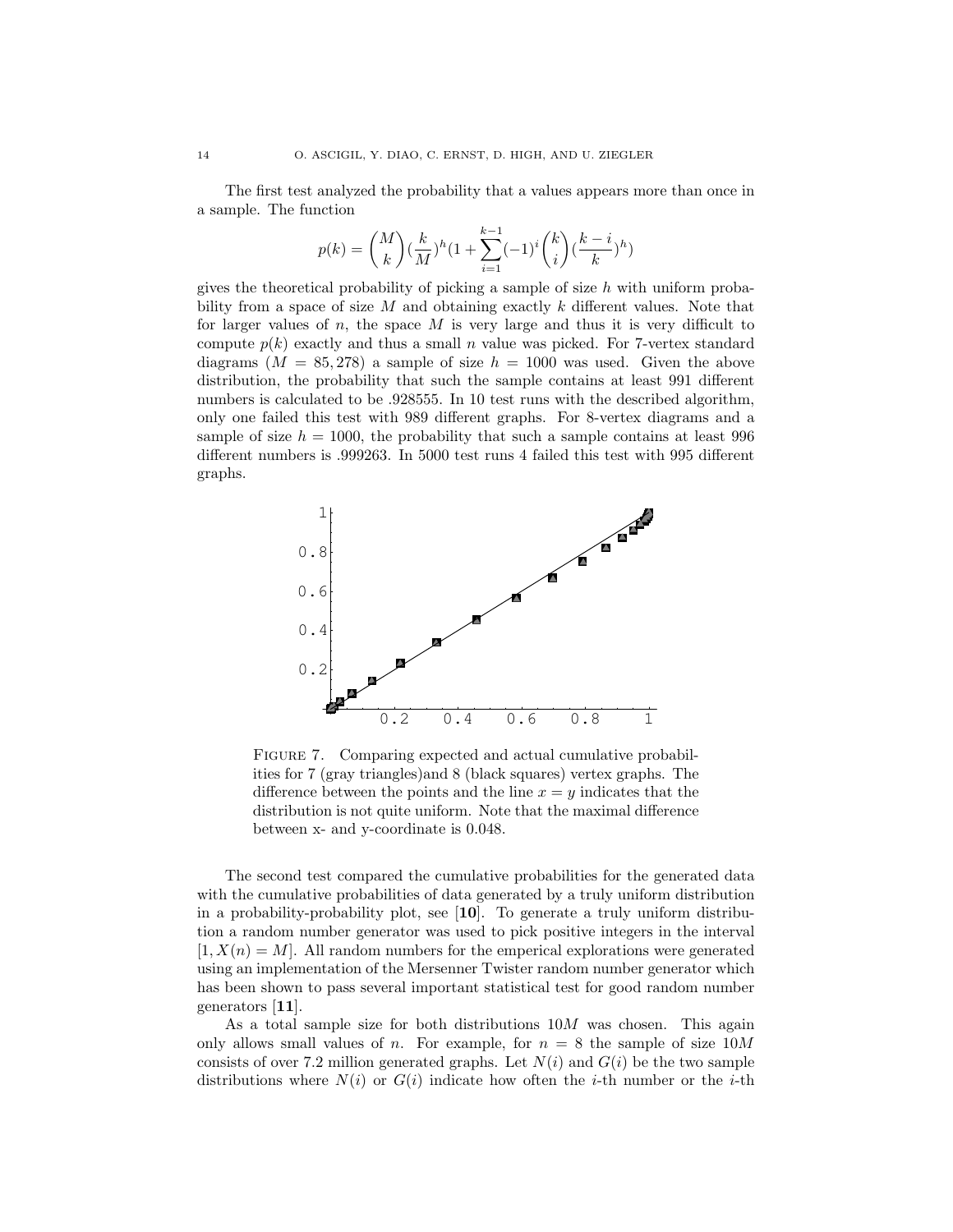graph was generated where  $i \in \{1, 2, ..., M\}$ . (For the positive integer there is a natural order and for the graphs a random order of all the graphs was chosen.) Let  $Y_N(x)$  be the x-th smallest distinct value in  $N(i)$  and  $N_G(x)$  be the x-th smallest distinct value in  $G(i)$ . Figure 7 shows the results of this analysis for  $n = 7$  and  $n = 8$ . Each data point in the plot compares cumulative probabilities. The xcoordinate uses the uniform random number distribution and the y-coordinate uses the distribution of random graphs generated by the described algorithm. To be more precise the k-th data point in Figure 7 is obtained in the following manner: For the x-coordinate compute  $\frac{number\ of\ N(i)\leq Y_N(k)}{10M}-\frac{0.5}{10M}$  and for the y-coordinate compute  $\frac{number\ of\ G(i)\le Y_G(k)}{10M} - \frac{0.5}{10M}$  (see [10]). If the actual graph distribution is a uniform distribution, then all the data points will be on the line  $x = y$ . Figure 7 shows that the distribution obtained through the described algorithm is not uniform, however the data points are close to the line  $y = x$ .

### 6. Conclusion

We end this discussion with some open questions.

1. Is it possible to sample rooted 4-regular Hamiltonian graphs with uniform probability? In order to do this one needs to understand analytically the distributions  $T_n(t)$  and  $P_{n,t}(p)$ .

2. Can this be used to randomly sample large knots with only a small amount of bias in the sampling method? If one is interested in sampling large knots randomly, several additional problems arise. First, there is no unique way of changing a 4 regular plane graph uniquely into a knot diagram. Many different assignments of over- and under- information at each crossing are possible. Second, the number of different Hamiltonian cycles in rooted Hamiltonian graphs varies greatly and thus this sampling method may be biased towards plane graphs that have a large number of Hamiltonian cycles. When considering these graphs as knot diagrams, this will introduce a bias towards knots that have diagrams with lots of Hamiltonian cycles.

3. Is it possible to consider only 4-edge connected rooted Hamiltonian plane graphs with uniform probability? In knot theory one is usually concerned with prime knots or links. Without defining this concept, we just note that any minimal diagram of a prime knot or link is a 4-regular plane graph that is also 4-edge connected. Therefore sampling these graphs is of special interest in knot theory.

## References

- [1] D. B. Arnold and M. R. Sleep, Uniform Random Generation of Balanced Parenthesis Strings, ACM Transactions on Programming Languages and Systems, 2,(1980), pp. 122–128.
- [2] E. Brézin, C. Itzykson, G. Parisi and J. B. Zuber, *Planar diagrams*, Commun. Math. Phys. 59,(1978), pp. 35–51.
- [3] Y. Diao and C. Ernst, Realizable Powers of Ropelengths by Nontrivial Knot Families, JP Journal of Geometry and Topology 4 no. 2 (2004), pp. 197–208.
- [4] Y. Diao and C. Ernst, Hamiltonian Cycles and Rope Lengths of Conway Algebraic Knots, to J. Knot Theory and its Ramifications 15 (2006), pp. 121–142.
- [5] Y. Diao and C. Ernst, Ropelengths of Closed Braids, Topology and its Applications, **154** (2007) pp. 491–501.
- [6] Y. Diao, C. Ernst and M. Thistlethwaite, The linear growth in the length of a family of thick knots, J. of Knot Theory and its Ramifications, 12 (2003), pp. 709–715.
- [7] Y. Diao, C. Ernst and X. Yu, Hamiltonian Knot Projections and Lengths of Thick Knots, Topology and its Applications, 136, no. 1 (2004), pp. 7–36.